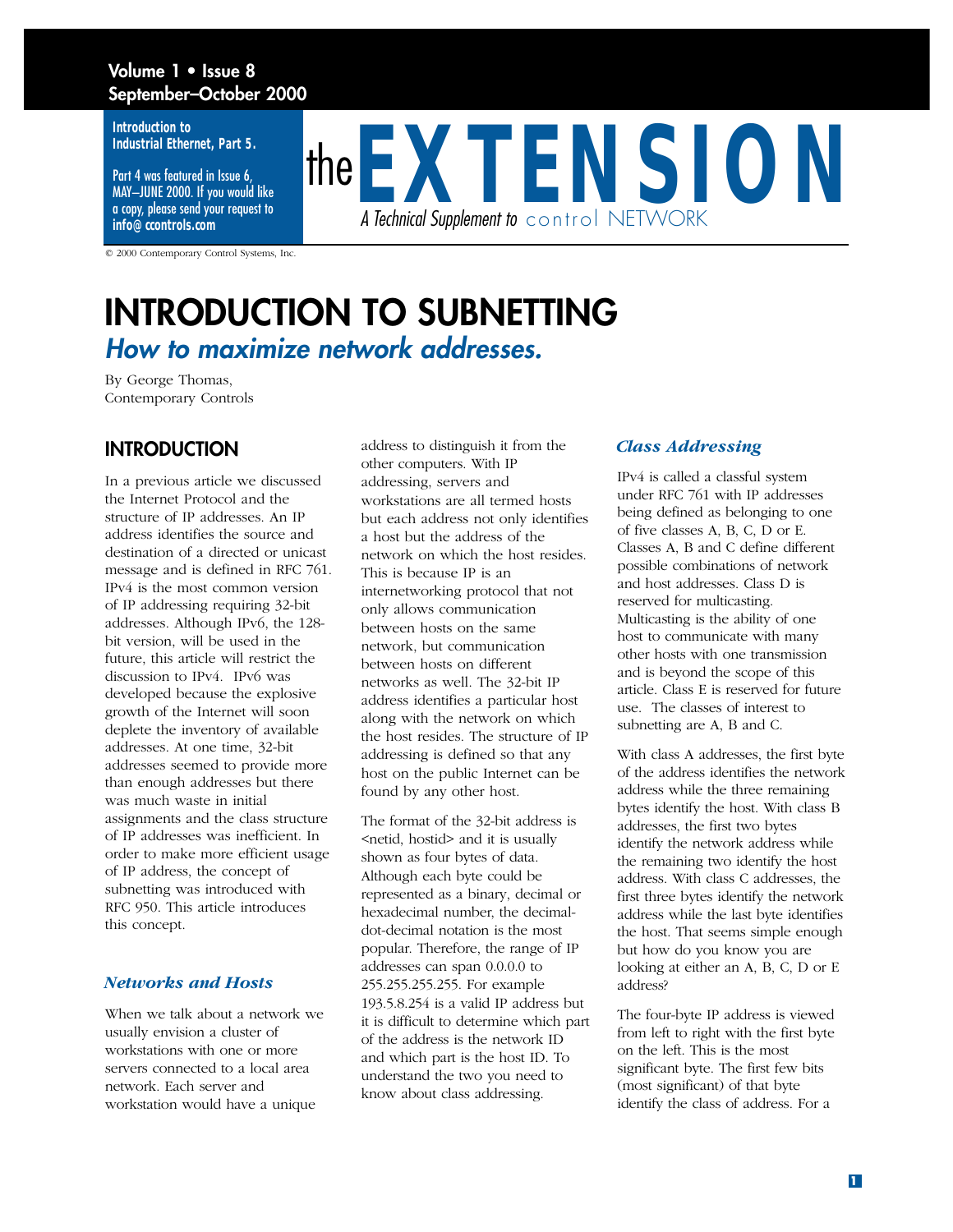class A address, the left most bit must be a zero. For a class B address, the first two bits must be a 10. For a class C address, the first three bits must be a 110. For a class D address, the first four bits must be a 1110. For a class E address, the first four bits must be a 1111. Therefore, it is only necessary to observe the first byte of the IP address to determine its class. Figure 1 shows the decimal value of the first byte for each class.

#### *Reserved Addresses*

There are some reserved IP address besides those identified as classes D and E. For example, the class A network address 0.X.X.X cannot be used since it is used to indicate "this" network. Class A address 127.X.X.X is reserved for loop back testing. With the host portion of the address, you cannot have an all 0s host, which refers to the network address where the hosts reside. Likewise you cannot use the all 1s host address because that indicates a broadcast which is a message to all hosts on the network. Therefore, with any host addressing on either a class A, B or C network, you lose 2 host addresses. Still with 4 billion possible addresses from a 32-bit address space, you would think there are plenty of addresses even with reserved addresses. The problem is that there was much waste when addresses were originally assigned. For example, a class A address can handle 16 million hosts per one network ID. That is an enormous amount of hosts for just one network. Even a class B address can handle 65 thousand hosts per network ID. A class C address can handle only 254 hosts per network ID which may be too little for some networks. A scheme was needed to obtain a better balance between network and host assignments and that is called subnetting.

## **SUBNETTING**

Subnetting creates additional network IDs at the expense of host IDs and can be used with either A, B or C class addresses. If you look at figure 2, you will notice that a class B address uses 14 bits for network addressing and 16 bits for host addressing. By simply reassigning one of the host bits to a network bit, you would double the number of available network addresses but halve the number of host addresses. Carrying the argument further, move eight of the host bits (actually the complete third byte) to the network side. The result is 22 bits for network addressing and eight bits for host addressing which is quite similar to a class C address. These additional network addresses are called subnets and not networks because to the Internet, the original address is still a class B network address but locally the class B network address can be broken down to manageable subnets that function as actual network addresses. Why use subnets? Subnets are interconnected using routers, and routers improve network performance by reducing traffic and minimizing disruption due to broadcast messages. Large networks become more manageable when subnets are deployed.

## **MASKING**

To create subnets you need a subnet mask that defines which bits will be used to create the new network address out of the 32-bit IP addresses. By "ANDing" the 32-bit IP address with a 32-bit mask, we create a 32-IP address that represents <netid, subnetid> becoming our new network address. What do these masks look like? If we start with a basic class A address and do not define any subnets, the mask would look like 255.0.0.0 which is called a natural or default

mask. Only those bits that are set as a 1 will be considered when defining a network address. In this case, all the bits in the first byte of the IP address will be considered. The natural mask for a class B address is 255.255.0.0 and for a class C address it is 255.255.255.0. In order to create more network addresses (subnets) we need to move the mask bits to the right (changing 0 bits into 1s) in order to convert host bits into network bits. The best way to understand the concept is to use an example.

| Class A | 1-126   |
|---------|---------|
| Class B | 128-191 |
| Class C | 192-223 |
| Class D | 224-239 |
| Class E | 240-254 |



Assume we begin with IP address 165.10.0.0. From figure 1 we know that this is a class B address with a network address of 165.10 with the capability of assigning up to 65,534 hosts. We do not want 65,534 hosts on one network but would like to have up to 500 hosts on each subnet. In order to have 500 hosts on one subnet, we need to have 9 bits of host addressing. Currently, we have 16 bits of host addressing since we possess a class B address. That means that we can reassign 7 of those bits to signify subnet bits. Therefore, the subnet mask would be 255.255.254.0. In binary it would be:

### 11111111.11111111.11111110.00000000

The natural mask for a class B address is 255.255.0.0 so in order to create subnets we moved mask bits to the right in order to convert more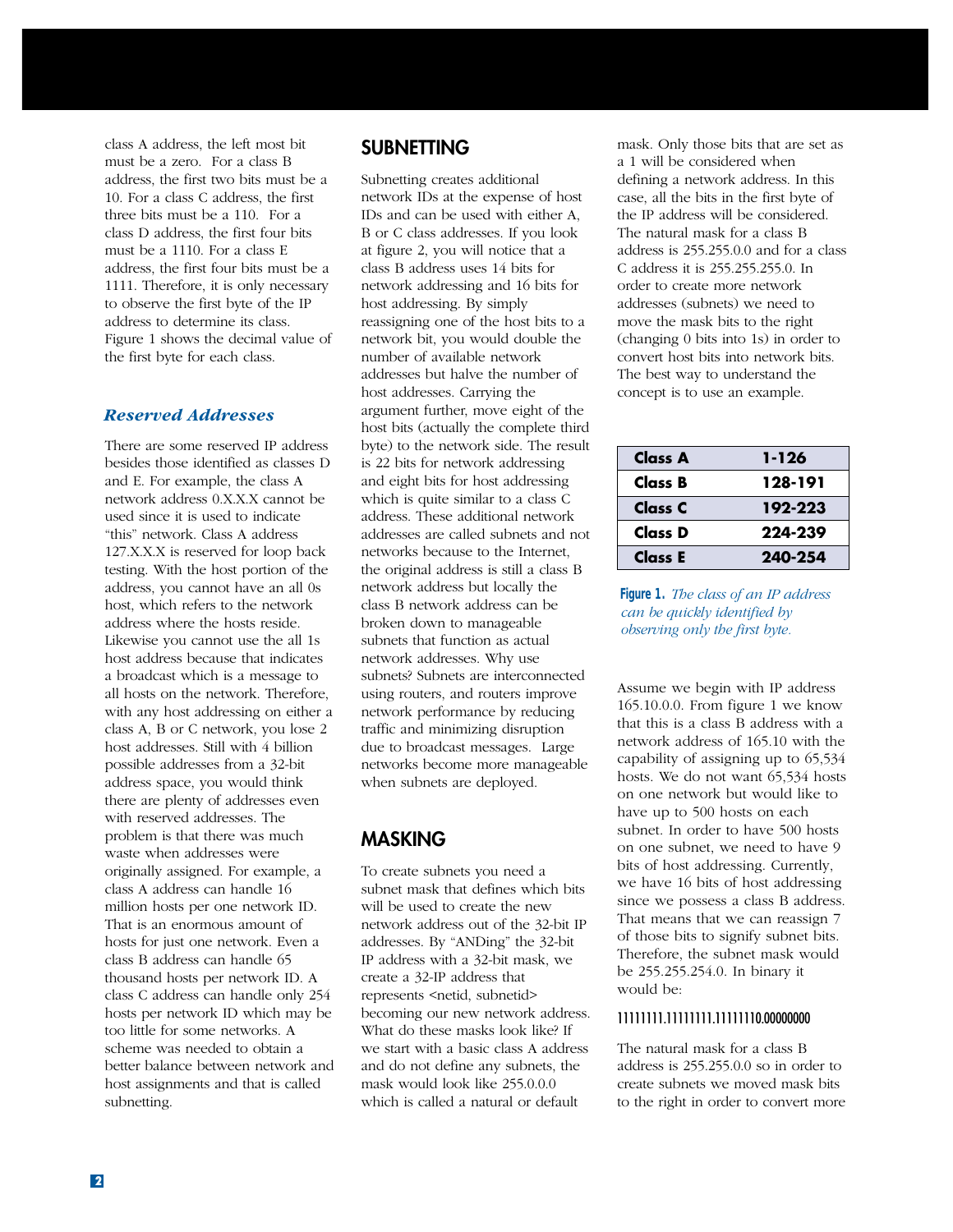host bits to network bits. It must be remembered that these mask bits must be contiguous from the left. For example, the above mask allows up to 510 host assignments. Remember that we cannot use either an all 0s or all 1s host address. The next jump would be to allow up to 1022 host addresses. What would be the subnet mask? It would be 255.255.252.0. The 1s are still contiguous from the left. This approach creates many subnets, but it is recommended that neither an all 0s nor all 1s subnet be used. This could cause a problem on some networks. How many mask bits can you have? You need to have some hosts on a network and two host addresses are unusable so the maximum number of mask bits is 30 leaving two valid host addresses.

## **NOTATION**

Using the last subnet mask in the above example, we have 1022 host addresses. What if our computer actually had host address 768 on subnet 4? What would be our actual IP address? We cannot say it is 165.10.4.768 since with decimal notation no byte can be more than 255. The actual IP address would be 165.10.7.0 so you do need to know the subnet mask before determining the actual subnet address and host address.

There is a simpler way of representing the actual IP address and that is by using the Classless InterDomain Routing (CIDR) scheme. With this scheme the concept of A, B and C classes is eliminated, but the concept of subnetting is retained. In the above example, we use a total of 22 bits of contiguous 1s in our mask so we would display our IP address as 165.10.7.0/22. Although it is still not obvious that we are host 768 on subnet 4 of network 165.10, we can

|                | <b>Address</b><br><b>Identifier</b> | <b>Network Address</b>                                        | <b>Host Address</b>                         |  |  |  |
|----------------|-------------------------------------|---------------------------------------------------------------|---------------------------------------------|--|--|--|
| Class A        | 0                                   | 7 bits of network address<br>First byte                       | 24 bits of host address<br>Last three bytes |  |  |  |
| <b>Class B</b> | 10                                  | 14 bits of network address<br>First two bytes                 | 16 bits of host address<br>Last two bytes   |  |  |  |
| Class C        | 110                                 | 21 bits of network address<br>First three bytes               | 8 bits of host address<br>Last byte         |  |  |  |
| Class D        | 1110                                | Multicast address in the range of 224.0.0.0 - 239.255.255.255 |                                             |  |  |  |
| Class E        | 1111                                | Class E - Reserved for future use                             |                                             |  |  |  |

**Figure 2.** *Address classes define the split between network and host IDs.*

figure it out using this single notation which tells us exactly where the subnet mask separates the network and host addresses.

For example, in a previous article we mentioned that there were one A, 32 B and 256 C addresses that were strictly private and cannot be accessed through the Internet. These are as follows:

#### 10.0.0.0 to 10.255.255.255

#### 172.16.0.0 to

#### 172.31.255.255

#### 192.168.0.0 to 192.168.255.255

Notice that the first range is a single A address with 24 bits of host addressing, the second are B addresses with 16 bits of host addressing and the third are C addresses with 8 bits of host addressing. Using CIDR notation these same address ranges can be displayed as follows:

#### 10.0.0.0/8

#### 172.16.0.0/12

#### 192.168.0.0/16

The natural mark for a class A address is 255.0.0.0 which means eight contiguous 1s from the left so 10.0.0.0/8 represents the natural mask for a class A address. This is what we would expect. A single class A network address with provisions for 24 bits of host

addressing. The natural mask for a class B address is 255.255.0.0 which, with CIDR notation, would be /16 but the above class B addresses have only 12 mask bits of contiguous 1s. This seems to violate our rule for subnetting and it does. With subnetting you move the bits to the right of the natural mask thereby consuming host bits. Instead we are moving the mask to the left of the natural mask (changing 1 bits to 0s) consuming network bits. This is called supernetting which requires contiguous network addresses and will be discussed shortly. By moving the mask to the left by four bits from the natural mask, we can gain more host addresses at the expense of 16 contiguous network addresses. Therefore, the notation 172.16.0.0/12 is short for indicating a range of contiguous network addresses from 172.16.0.0 to 172.31.0.0. The same is true for the last example which are C class addresses. The natural mask for a C address is /24. Instead the CIDR notation is a /16 meaning eight less mask bits thereby yielding a range of network addresses from 192.168.0.0 to 192.168.255.0.

## **SUPERNETTING**

The inverse of subnetting is supernetting. Instead of moving mask bits to the right of the natural mask for subnetting, we move mask bits to the left for supernetting. With subnetting we create more network